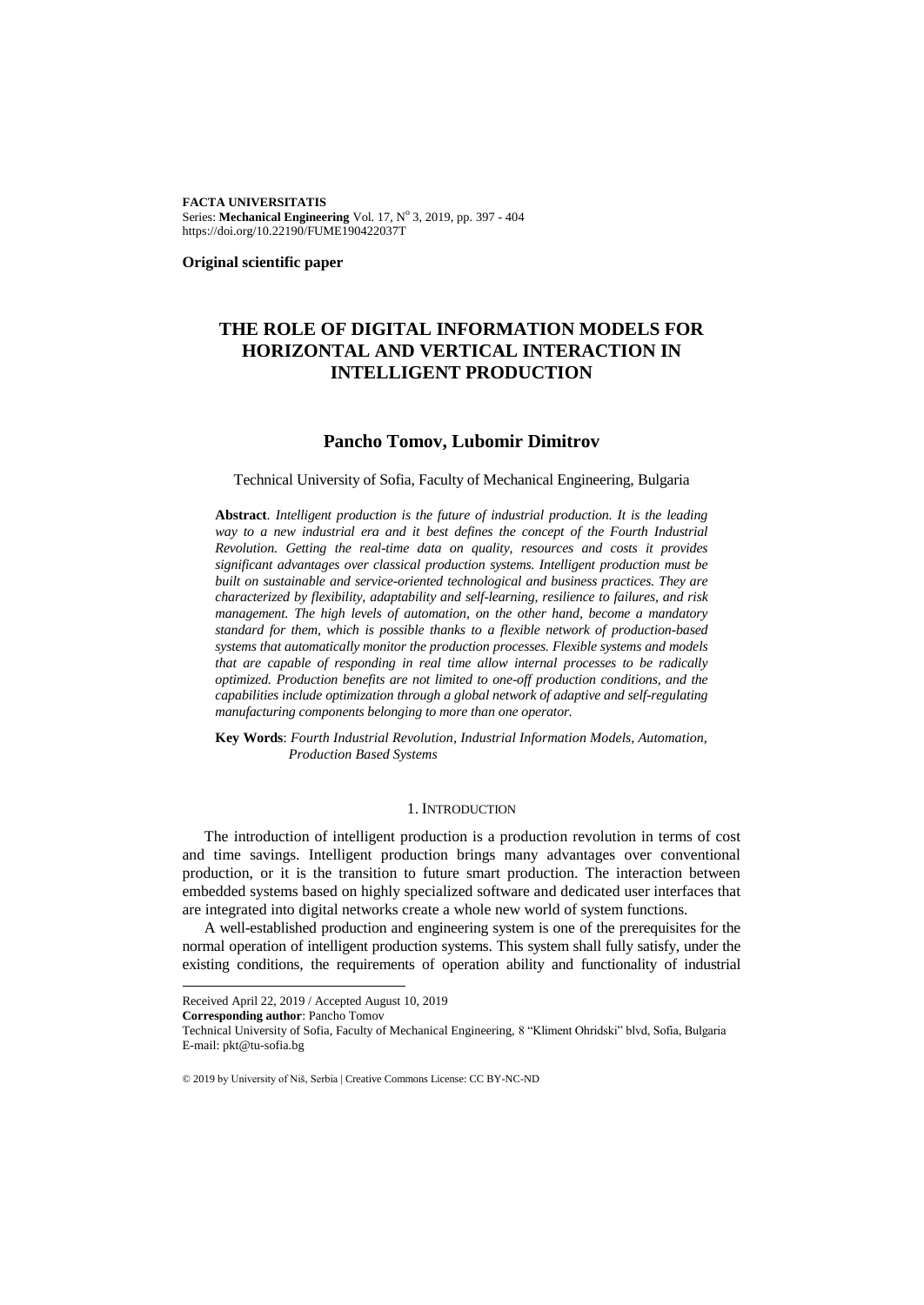#### 398 P. TOMOV, L. DIMITROV

processes in an industrial plant. This part includes services and features for operational activity that are executed as web-based software components and can be used continuously in contact with both internal and external objects. AT&T's Bell Laboratories stands as an exemplar of this model, with many notable research achievements but a notoriously inwardly focused culture. Other celebrated twentieth-century examples of this model include IBM's TJ Watson Research Center, Xerox PARC, GE's Schenectady laboratories, Merck, and Microsoft Research. In other countries, such as Japan, the closed model remains quite popular to this day [1, 2].

This traditional innovation process is closed because projects can only enter it in one way, at the beginning from the company's internal base, and can only exit in one way, by going into the market. Traditionally, new business development processes and the marketing of new products took place within the firm boundaries. In future, intelligent embedded systems will contribute to more efficient manufacturing and more manageable technological processes, with the principles of network econometrics undergoing full communicative change [3]. This is also related to the impact of Web technologies on production technologies, which is shown in Fig. 1.



**Fig. 1** Web Impact of Web Technologies on Production Technologies

The connections of information technologies with people, machines and products have been rapidly realized thanks to the rapid development of technology transfer standards and a comprehensive information infrastructure. The current development and future development as a change in the requirements in information and communication technologies on the way to the Fourth Industrial Revolution is given in Fig. 2.

#### 2. HORIZONTAL AND VERTICAL INTEGRATION

There are conditions and opportunities, based on models and trends in the generated data, to make decisions in real time. It is also possible to build digital information integration models for horizontal and vertical action. Horizontal integration means the integration of various information technology systems in the production and automation equipment at different stages of the production and planning process in order to find a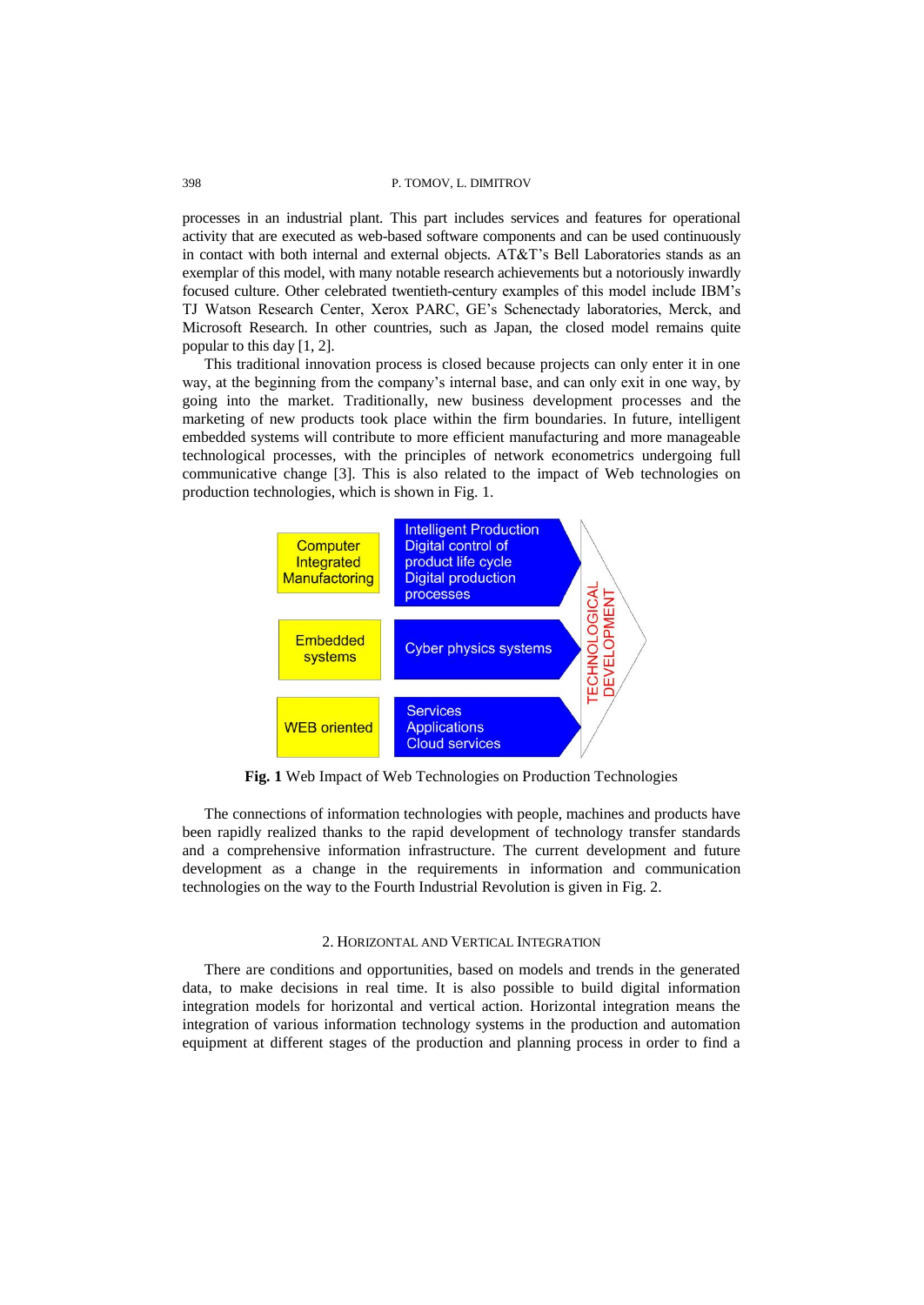The Role of Digital Information Models for Horizontal and Vertical Interaction in Intelligent Production 399

constantly optimal solution [4]. Vertical integration means the integration of information technology in IT systems at different hierarchical levels in the production and automation equipment in order to find a consistently optimal solution.

The vertical and horizontal machine-internet, machine-human and machine-machine collaboration along the value chain, in real time, is the basis of the intelligent production system.



**Fig. 2** Change in the requirements to information and communication technologies

Horizontal compatibility means integration of different technology and information systems into different stages of production and product planning. Therefore, the automated system is formed by a single material, energy and information flow that makes connections both inside the company and with external companies. In doing so, it maintains optimal and continuous horizontal compatibility at the level of intelligent solutions.

Vertical compatibility means the trouble-free integration of different information technologies into information systems at different hierarchical levels in the vertical production structure. The goal is to maintain an optimal management solution.

The interaction between embedded systems based on highly specialized software and dedicated user interfaces that are integrated into digital networks create a whole new world of system functions. Thus, in intelligent production, the ability to communicate and decentralize data processing, as well as optimization, is done through embedded systems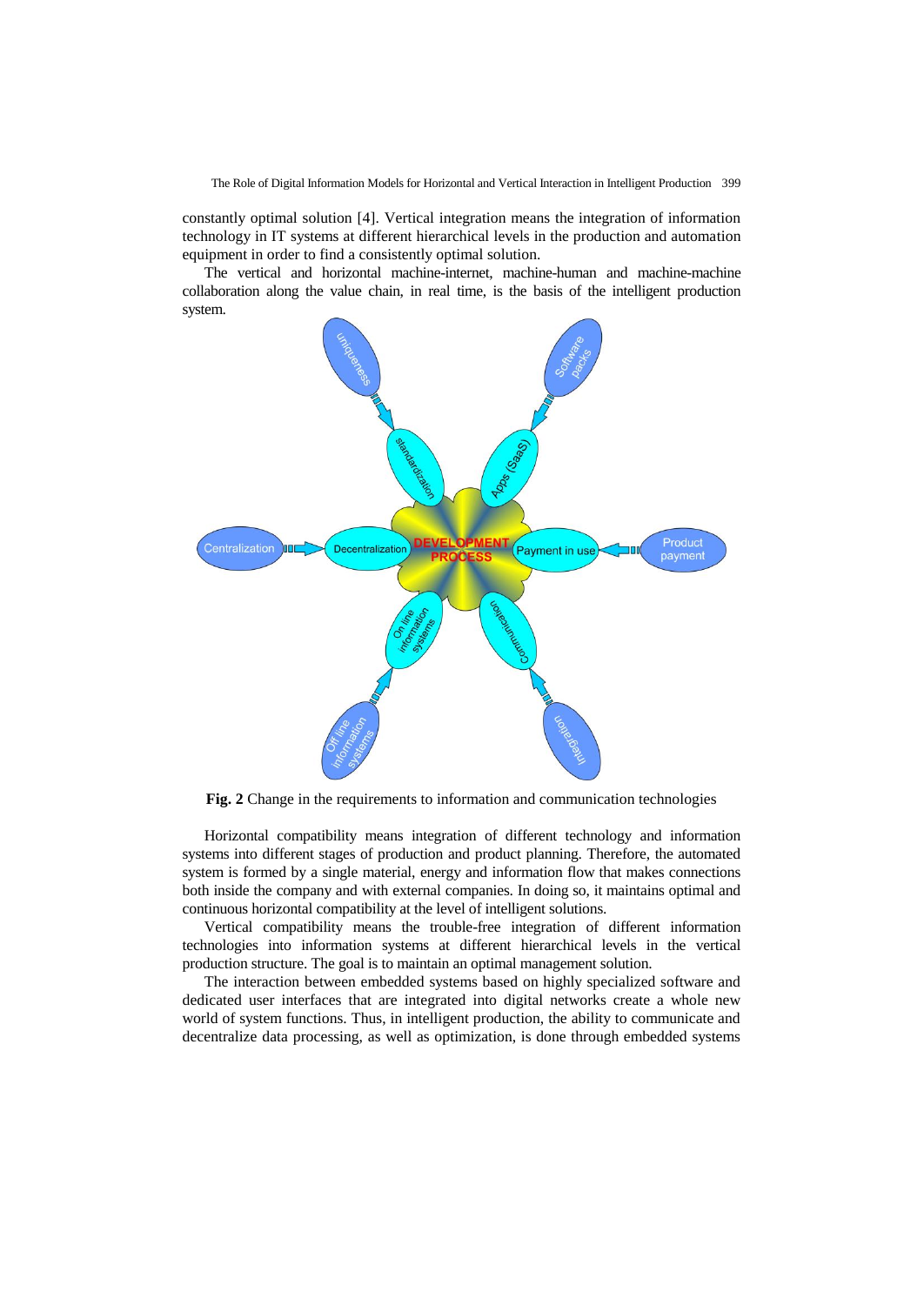#### 400 P. TOMOV, L. DIMITROV

equipped with dedicated software and hardware. These embedded systems are connected wirelessly (partially) to the information net-works of other systems of stakeholders, companies, and others with a view to exchanging data and accessing web-based services. All this requires interoperable communication interfaces and standardized protocols, continuously integrated IT systems, control and fast, real-time communication. Fig. 3 shows the development of the IT architecture of intelligent systems [5, 6].

ERP is a software architecture that facilitates the flow of information among the different functions within an enterprise. Similarly, ERP facilitates information sharing across organizational units and geographical locations. It enables decision-makers to have an enterprise-wide view of the information they need in a timely, reliable and consistent fashion. ERP provides the backbone for an enterprise-wide information system. At the core of this enterprise software is a central database which draws data from and feeds data into modular applications that operate on a common computing platform, thus standardizing business processes and data definitions into a unified environment. With an ERP system, data needs to be entered only once. The system provides consistency and visibility or transparency across the entire enterprise. A primary benefit of ERP is easier access to reliable, integrated information. A related benefit is the elimination of redundant data and the rationalization of processes, which result in substantial cost savings.



**Fig. 3** Development of the IT architecture of intelligent system

As a result, data and services can be used in real time, creating great flexibility and ability to meet customer requirements. It is also important to follow the development of the information technology architecture shown in Fig. 4.



**Fig. 4** Development of the information technology architecture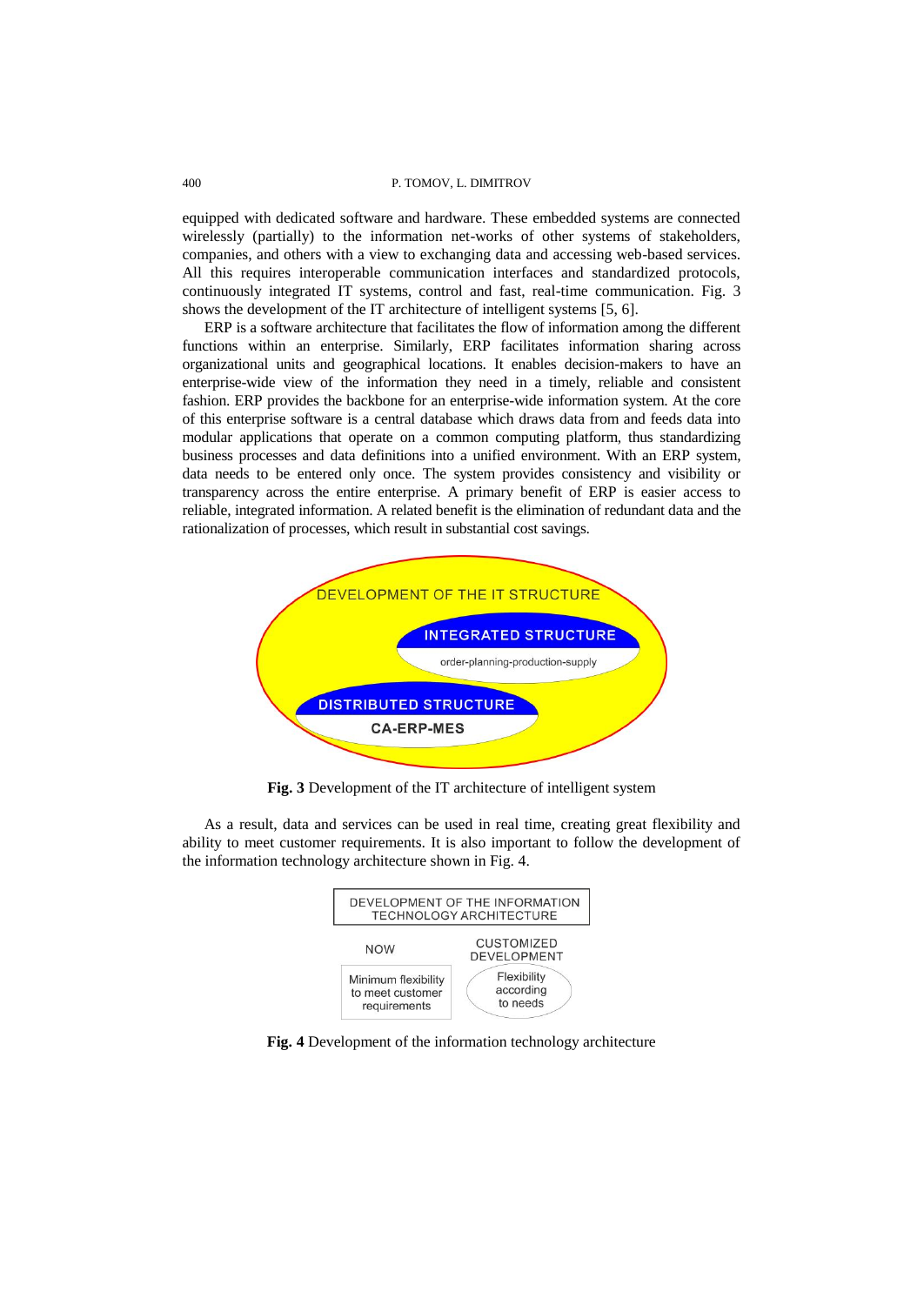The Role of Digital Information Models for Horizontal and Vertical Interaction in Intelligent Production 401

#### 3. TURNING INNOVATION INTO PRODUCT CONCEPT

The concept formation aims at further development of the innovation idea and its transformation into a real innovative product designated for the market, as well as at turning consumer wishes into a manufacturing-wise feasible product. Usually the company has at least several innovative ideas about a product [7].

We are aware of different approaches towards the formation of product concept, but those that got established in practice are less. Fig. 5 shows the concepts that got established as approaches for solving the problem.



**Fig. 5** Approaches towards the product concept formation

In the case of the adaptable approach the most important thing is to satisfy consumer requirements and the market requirements. The own development provides greater capacities, as well as better freedom of usage and creates competitive advantage for the company but is related to the maintenance of higher innovative potential.

The acceptance of ready solution (open innovation) is related to the need of particular prerequisites to realize it and the need of preliminary research about its purposefulness. Nevertheless, in all the cases the concept should be directly related to market and it should define certain market positions [8].

After the formation of the product concept we proceed to the next phases, design and production. In view of the smooth running of these processes they should be planned in advance and we should choose the instrumentation for time and resources management.

# 4. DESIGN AND IMPLEMENTATION OF INNOVATIVE PRODUCTS

When it comes to designing innovative products and processes we take the technicaleconomic indicators as input data that include: production order, including the necessary number of items to be produced, technical economic product indicators (type, mass, size etc.), requirements towards the construction and technology of the product manufacturing, accounting value with stages and performance terms, economic and social effectiveness, ecological requirements, specific requirements towards the production, storage and realization of the product [9].

The design and implementation of innovative products pass through several stages to be reviewed in short. The process of designing innovative products is graphically shown in Fig. 6.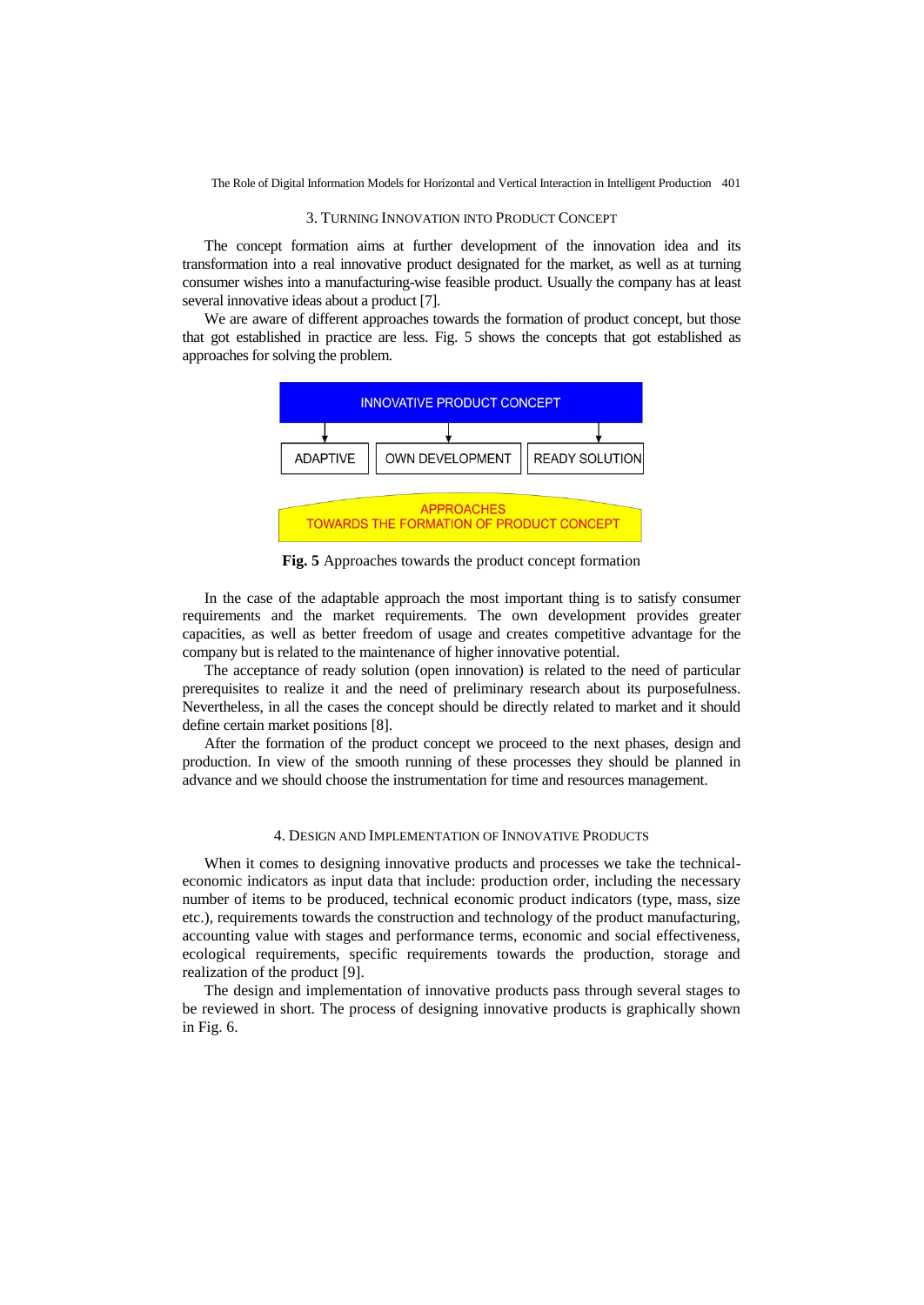#### 402 P. TOMOV, L. DIMITROV

In most cases the suggestion for the most effective technological concept for product manufacturing includes [10]:

- Basic information about the technical terms and conditions of manufacturing the product,
- Managerial information about the types of technological processes, standards and work organization,
- **Inquiry information that includes description of progressive methods of processing,** catalogues, reports, technical norms and operational production regimes.

The design takes place during a single stage that combines draft and working project. The draft solution includes the selection of version of the innovative product. Usually it is being developed in several versions thus resulting in certain complexity because of the versatility of the factors impacting the choice of the optimal version. In principle, one of the indicators is perceived as the basic optimization criterion (objective function) [11]. Hence the draft project should be perceived as a systematic solution in order to clarify the cause and effect of the basic parameters and distribute their impact onto the end result, including producing the item.



**Fig. 6** Process of innovative products' design

The draft solution of the innovative product usually includes: draft constructivetechnological documentation of the product (draft drawings and documentation), description of the main technical-economic product indicators, bill of quantities that contains the costs under the individual stages, design, aesthetics, market requirements, effectiveness or expected profit from the production and realization of the product, other specific requirements, ecology etc.

### 5. SOFTWARE PACKAGES

In terms of horizontal integration, companies shall be able to use next-generation ERP systems that are suitable for use in an integration (hybrid) environment. These are intelligent ERP systems using Service Oriented Architecture (SOA). This allows the use of functions and services by other software providers through standardized interfaces [12].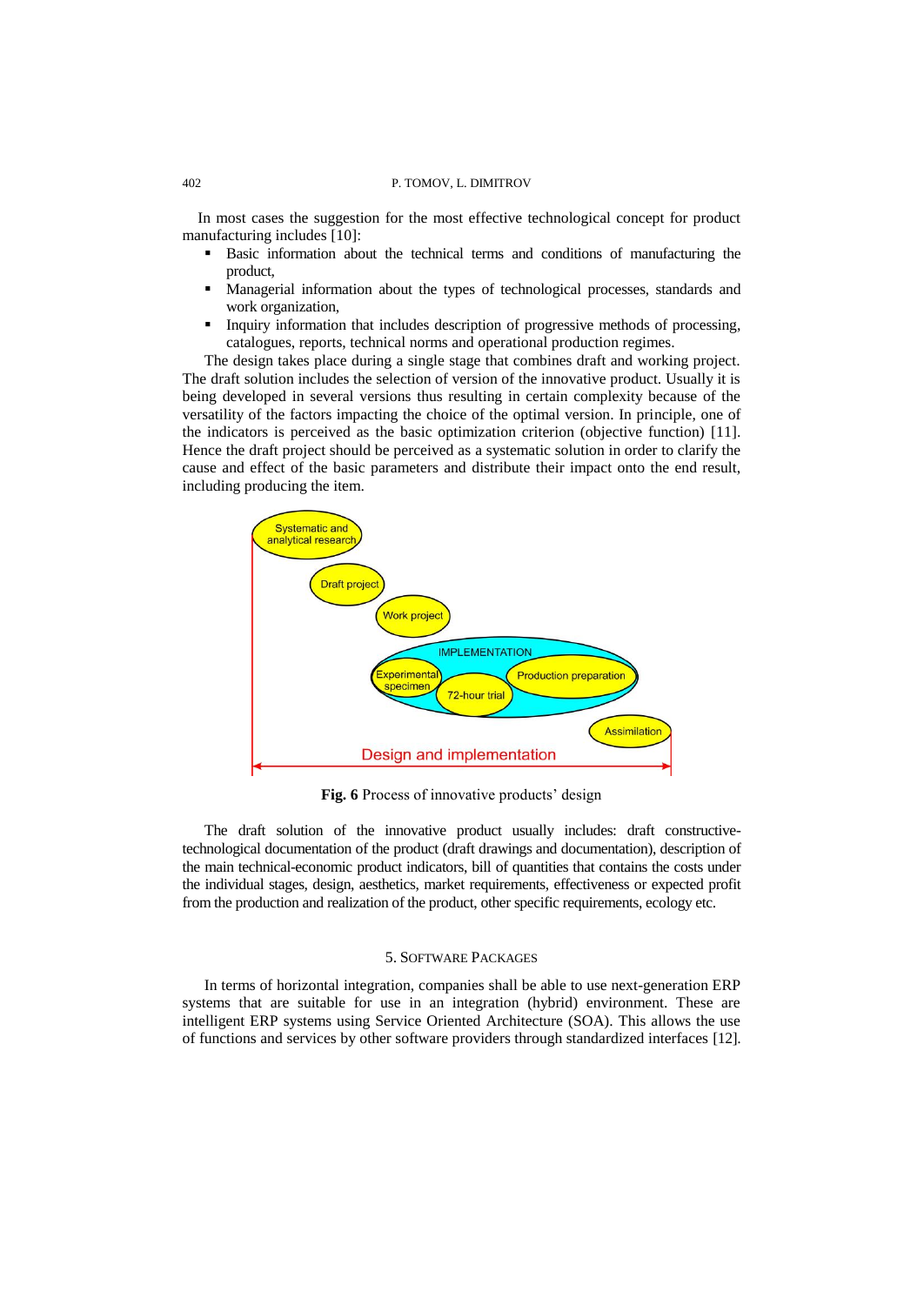The Role of Digital Information Models for Horizontal and Vertical Interaction in Intelligent Production 403

These ERP systems are integrated with technological processes that are compatible with intelligent production systems. The Internet of Things allows direct communication of an ERP system with CPS (cyber physical systems) and intelligent products at the production level. By using in-memory databases and large amounts of data, CPS sensors can process the information in real-time. Thus, in the case of production changes, simulation is performed using in-memory technology in real time. Direct access to production data from the ERP system ensures transparency of technological and business processes for all individual orders. These solutions are easier to perform because the simulations and forecasts (created by the ERP system) are presented in a handy way on mobile devices such as tablets or smartphones. The new ERP system uses Cloud Computing for Services Access to Internet (IOS) capabilities. This part of the Internet includes services and features that are executed as web-based software components and can also be used in contact with external companies and users.

In building Cyber Physical Systems (CPS), depending on their intended complexity and type, different types of software are used. Firstly, these are the most used software tools included in: product development (CAD/CAE), process planning (CAP, CAM), order management (CRM, ERP, /PPS, SCM), operational management (MES, BDE, QM) and service (IPS) [13]. Secondly, these are the software packages built in recent years by industrial companies, which enable them to track their entire value chain, bringing them closer to the requirements of the (CPS). Thirdly, the trend of software development towards web services and platform connectivity is outlined. Many companies, technology centers and research institutes work in this direction. This may also be the case for digital business software. A portfolio of software based systems is developed, which is based on a Backbone Data Platform and includes the modules;

Product Lifecycle Management (PLM) module. It allows you to virtually completely create and optimize new, unproduced products. It enables you to effectively manage the product lifecycle from the idea and its design to its production, maintenance and recycling [14, 15].

Manufacturing Execution System/ Manufacturing Operations Management (MES/MOM) module. This module is highly saleable, offers a variety of functions and allows production to be combined with quality and transparency as well as to speed up the production process. This complete solution maintains the entire value chain of product development, planning, production, growth and operation.

Totally Integrated Automation (TIA) module. It is an open system architecture that covers the entire production process and provides effective interaction of all automation components. This comprehensive approach to totally integrated automation includes:

- **Industrial Communication**
- Industrial Security
- **Integrated Engineering**
- Industrial Data Management
- Integrated Security.

Technological building blocks of the Digital Single Market

The most important technological building blocks of the Digital Single Market defined by the European Union are:

- New Generation Networks (5G)
- Computer Cloud Services.
- Internet of Things.
- Technologies for processing large information arrays.
- Cybersecurity.